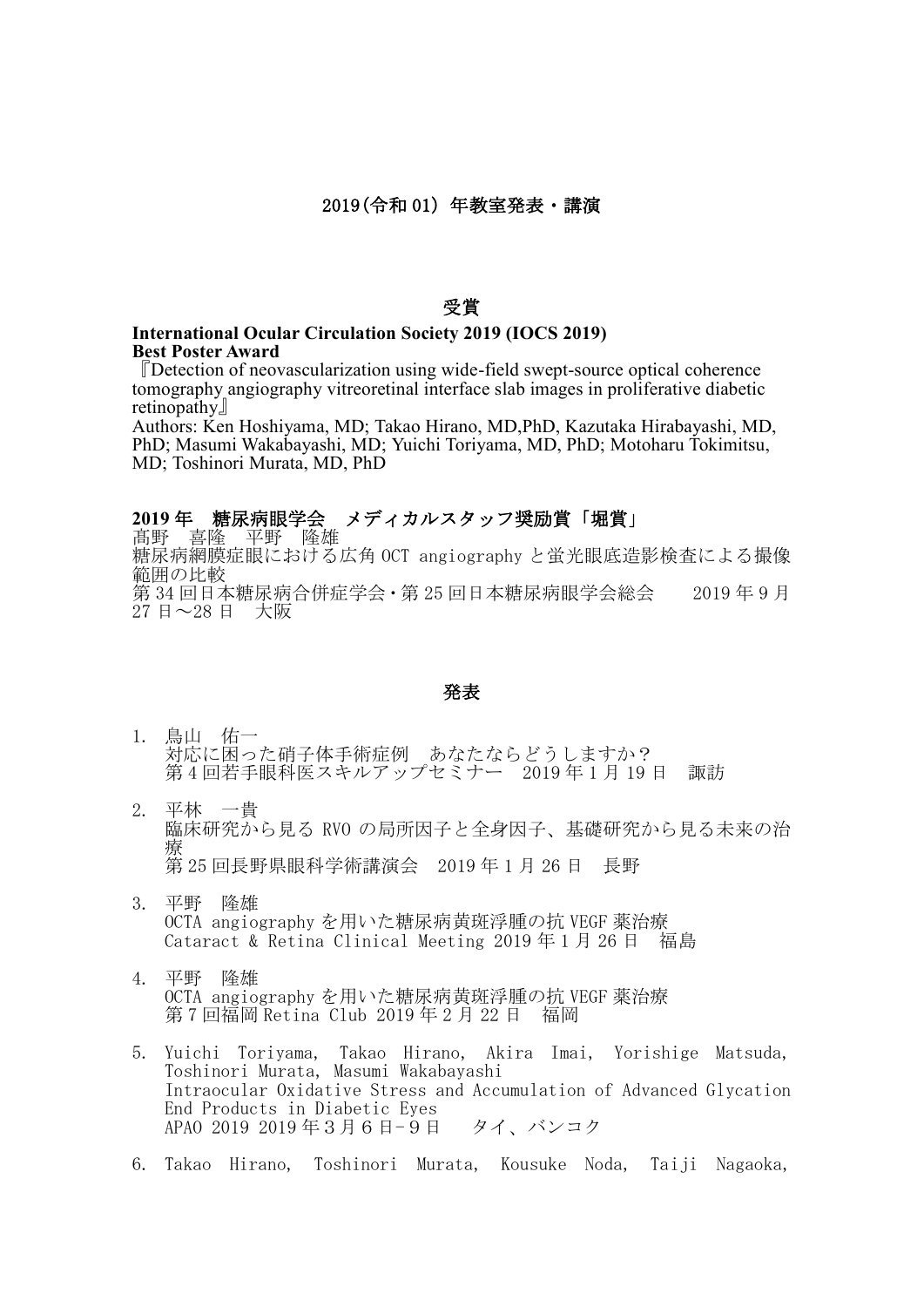Masahiko Sugimoto, Yoshihiro Takamura Clinical Efficacy of the Treat and Extend Method Combining Intravitreal Aflibercept and Retinal Photocoagulation for the Treatment of Diabetic Macular Edema APAO 2019 2019 年3月6日-9日 タイ、バンコク

- 7. Kazutaka Hirabayashi , Akira Imai , Masaaki Tanaka , Toshinori Murata , Takayuki Shindo Development of a retinal vascular occlusion model in mice and analysis of the pathophysiological roles of adrenomedullin. APAO 2019 2019 年3月6日-9日 タイ、バンコク
- 8. 平野 隆雄 OCTA angiography を用いた糖尿病黄斑浮腫の抗 VEGF 薬治療 第 8 回名古屋 OCT 勉強会 2019 年 4 月 6 日 福岡
- 9. 平野 隆雄 糖尿病網膜症 教育セミナー2 専門医志向者トレーニングコース 第 123 回日本眼科学 会総会 2019 年 4 月 18-21 日 東京
- 10. 鳥山 佑一、平野 隆雄、北原 潤也、松田 順繁、若林 真澄、今井 章、 時光 元温、村田 敏規 眼内酸化ストレスおよび水晶体自発蛍光値と糖尿病網膜症との関連につい ての検討 第 123 回日本眼科学会総会 2019 年 4 月 18-21 日 東京
- 11. 平林 一貴、田中 正明、今井 章、鳥山 佑一、家里 康弘、桜井 敬之、 神吉 昭子、新藤 優佳、河手 久香、田中 愛、山内 啓弘、村田 敏規、 新藤 隆行 CRVO モデルマウスに対するアドレノメデュリンの治療効果 第 123 回日本眼科学会総会 2019 年 4 月 18-21 日 東京
- 12. 田中 正明、平林 一貴、今井 章、鳥山 佑一、家里 康弘、桜井 敬之、 神吉 昭子、新藤 優佳、河手 久香、田中 愛、山内 啓弘、村田 敏規、 新藤 隆行 アドレノメデュリンーRAMP2 系はヒト網膜色素上皮細胞の上皮間葉転換を 抑制する 第 123 回日本眼科学会総会 2019 年 4 月 18-21 日 東京
- 13. 平林 一貴、鳥山 佑一、平野 隆雄、村田 敏規 マイクロパルスレーザーは Aquaporin3 の発現を上昇し網膜浮腫を軽減す る 第 2 回低侵襲網膜レーザーの会 2019 年 4 月 18 日 東京
- 14. Takao Hirano, Yuichi Toriyama, Kazutaka Hirabayashi, Yasuhiro Iesato, Toshinori Murata One year follow-up data on changes in aqueous VEGF levels in eyes with diabetic macula edema treated with ranibizumab using the pro re nata regimen ARVO2019 4/25-5/3 2019 Vancouver, Canada
- 15. Kazutaka Hirabayashi, AkiraI mai, Yasuhiro Iesato, Toshinori Murata, Correlation between initial visit binocular intraocular pressure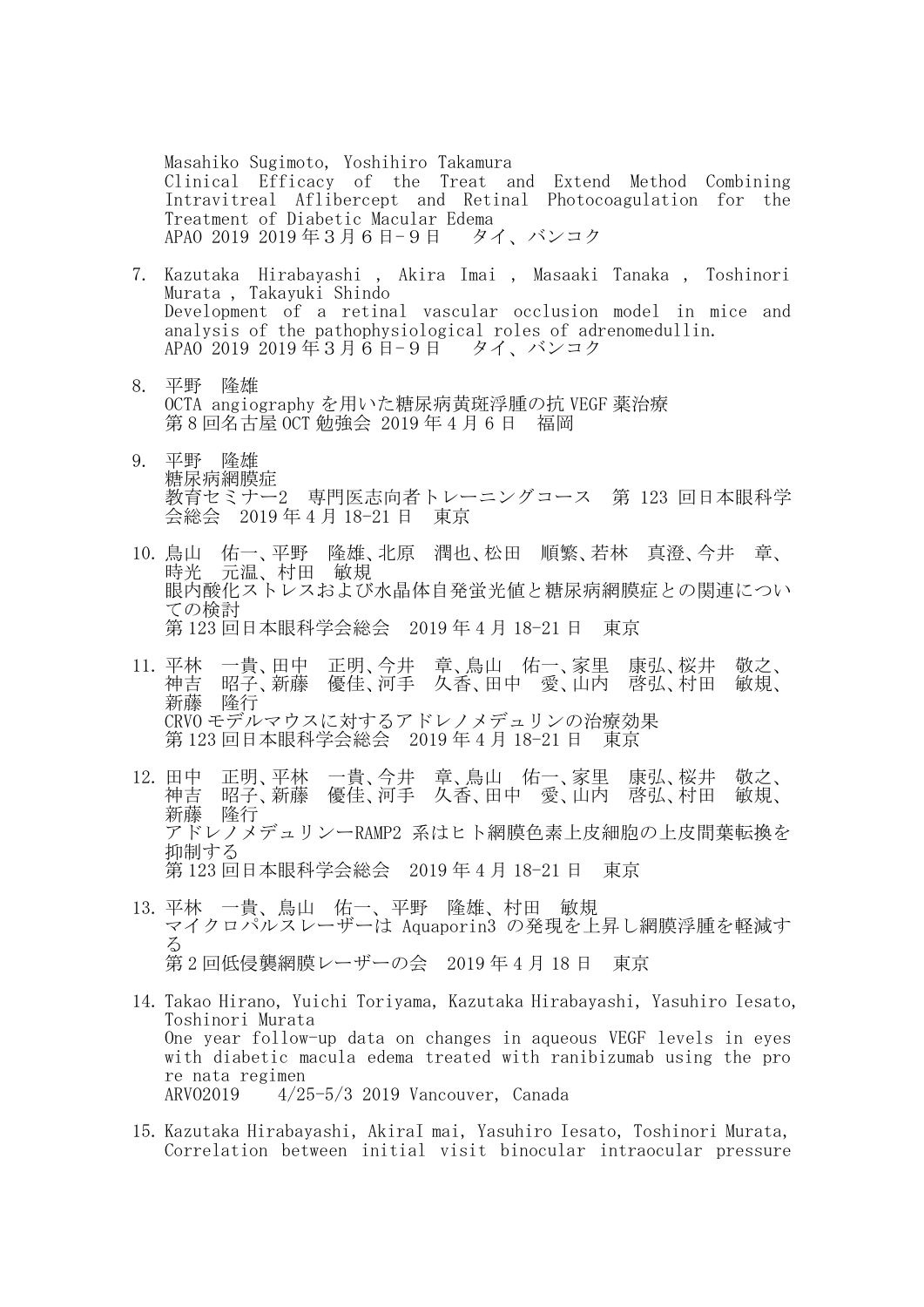difference and mean pulse pressure, and the number of ranibizumab administrations in branch retinal vein occlusion ARVO2019 4/25-5/3 2019 Vancouver, Canada

- 16. Masaaki Tanaka 平林一貴 今井章 鳥山佑一 家里康弘 桜井敬之 神吉昭 子 新藤優佳 河手久香 田中愛 山内啓弘 村田敏規 新藤隆行 Pathophysiological significance of adrenomedullin-RAMP2 system in age-related macular degeneration ARVO2019 4/25-5/3 2019 Vancouver, Canada
- 17. 富士原 仁美 東海由梨 高野喜隆 鷹野知美 下田遊未 佐々木綾加 佐原 栄子 黒川徹 村田敏規 眼科スタッフによる暗所視支援眼鏡の使用経験第 11 回日本ロービジョン学会 2019 年 5 月 24 日 東京
- 18. 平野 隆雄 糖尿病黄斑浮腫について DME 対する薬物療法 Hiroshima Retina Conference ~DME 治療を再考する~2019 年 6 月 1 日 広島
- 19. 平野 隆雄 糖尿病黄斑浮腫に対するレーザーと抗 VEGF 療法の使いこなし方 国際眼炎症ワークショップ 2019 年 6 月 28 日~6 月 30 日 札幌
- 20. 平野 隆雄 Detection of neovascularization using wide-field swept source OCT angiography vitreoretinal interface slab images in proliferative diabetic retinopathy 第6回 asia pacific retinal imaging conference 2019年7月5日~6 日 ソウル
- 21. 鳥山 佑一、平野 隆雄、今井 章、若林 真澄、時光 元温、村田 敏規 糖尿病合併例における白内障手術後の炎症と前房水サイトカインとの関連 の検討 第 36 回日本眼循環学会 2019 年 7 月 19 日 札幌
- 22. 星山 健、平野 隆雄、若林、真澄、鳥山 佑一、時光 元温、村田 敏規 増殖糖尿病網膜症における超広角 SS-OCTA の VR 画像を用いた新生血管検出 率の検討 第 36 回日本眼循環学会 2019 年 7 月 19 日 札幌
- 23. 平野 隆雄、平林 一貴、鳥山 佑一、村田 敏規 OCTA をもちいた非増殖糖尿病網膜症眼における 1 年間の網膜循環動態の変 化の検討 第 36 回日本眼循環学会 2019 年 7 月 19 日 札幌
- 24. 平林 一貴、鳥山 佑一、柿原 伸次、田中 正明、新藤 隆行、村田 敏 規 マイクロパルス閾値下凝固レーザーは Aquaporin3 の発現を上昇させ網膜 浮腫を改善する 第 36 回日本眼循環学会 2019 年 7 月 19 日 札幌
- 25. 吉田 紀子 黄斑疾患に対する CLARUS の使用経験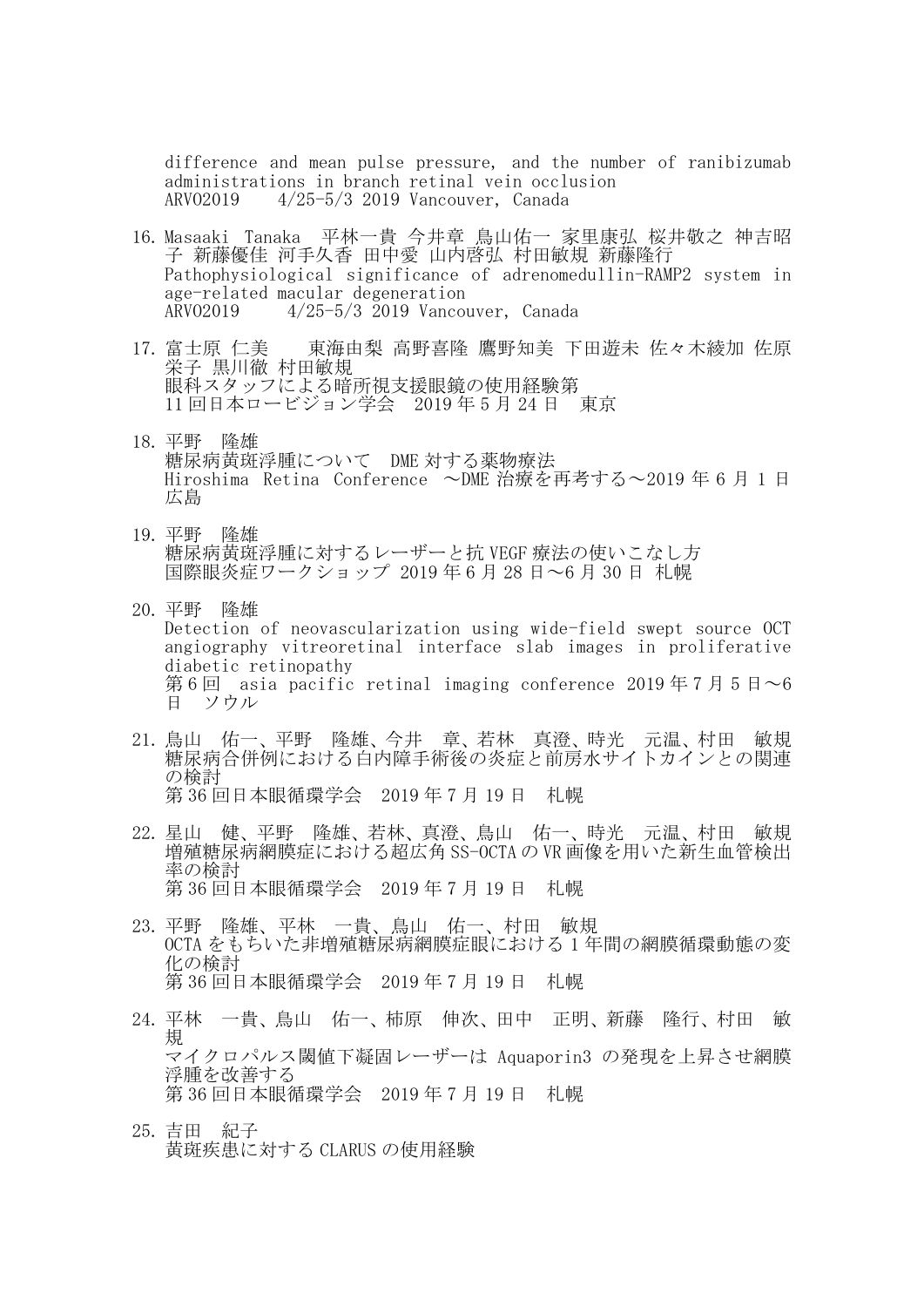第 36 回日本眼循環学会 ランチョンセミナー4 2019 年 7 月 20 日 札幌

- 26. 平野 隆雄 糖尿病網膜症治療の現状 京滋黄斑クラブ 2019 年 8 月 3 日 京都
- 27. One year Optical Coherence Tomography Angiography and MP3 change of Branch Retinal Vein Occlusion patient received with Ranibizumab treatment Kazutaka Hirabayashi Akira Imai , Yasuhiro Iesato , Toshinori Murata IOCS Conference 2019 2019 年 8 月 10 日 Portland, USA
- 28. Ken Hoshiyama Takao Hirano, MD,PhD, Kazutaka Hirabayashi, MD, PhD; Masumi Wakabayashi, MD; Yuichi Toriyama, MD, PhD; Motoharu Tokimitsu, MD; Toshinori Murata, MD, PhD Detection of neovascularization using wide-field swept-source optical coherence tomography angiography vitreoretinal interface slab images in proliferative diabetic retinopathy IOCS Conference 2019 2019 年 8 月 10 日 Portland, USA
- 29. 平野 隆雄 糖尿病網膜症における OCT angiography の活用法 東日本 DME Update セミナー 診断治療について 2019 年 8 月 25 日 東京
- 30. 平野 隆雄 糖尿病網膜症診療アップデート 糖尿病網膜症診療アップデート 2019 2019 年 8 月 28 日 長岡
- 31. Hideki Miyasaka Takao Hirano, Shinji Kakihara, Kazutaka Hirabayashi, Yuichi Toriyama, Motoharu Tokimitsu, Toshinori Murata Etiology of vitreous hemorrhage treated with 25-gauge vitrectomy 12th Joint Meeting of Chinese-Japanese-Korean Ophthalmologists 2019 年 9 月 7 日 蘇州、中国
- 32. Ruri Komatsu, Jyunya Kitahara, Yorishige Matsuda, Masumi Wakabayashi, Sayuri Syu, Takao Hirano, Toru Kurokawa, Toshinori Murata A case of nocardiosis progressing to subretinal abscess in a healthy adult12th Joint Meeting of Chinese-Japanese-Korean Ophthalmologists 2019 年 9 月 7 日 蘇州、中国
- 33. 平野 隆雄 糖尿病網膜症における OCT angiography の活用法 室蘭・西胆振眼科カンファレンス 2019 年 9 月 10 日 室蘭
- 34. 平野 隆雄 抗 VEGF 療法後も DME が遷延する症例 東日本 Retina Next Generation Meeting 2019 年 9 月 21 日 東京
- 35. 平野 隆雄 平林 一貴, 鳥山 佑一, 村田 敏規 糖尿病黄斑浮腫に対する Aflibercept に網膜光凝固を併用した T&E 法の 2 年成績 第 34 回日本糖尿病合併症学会・第 25 回日本糖尿病眼学会総会 2019 年 9 月 27 日~28 日 大阪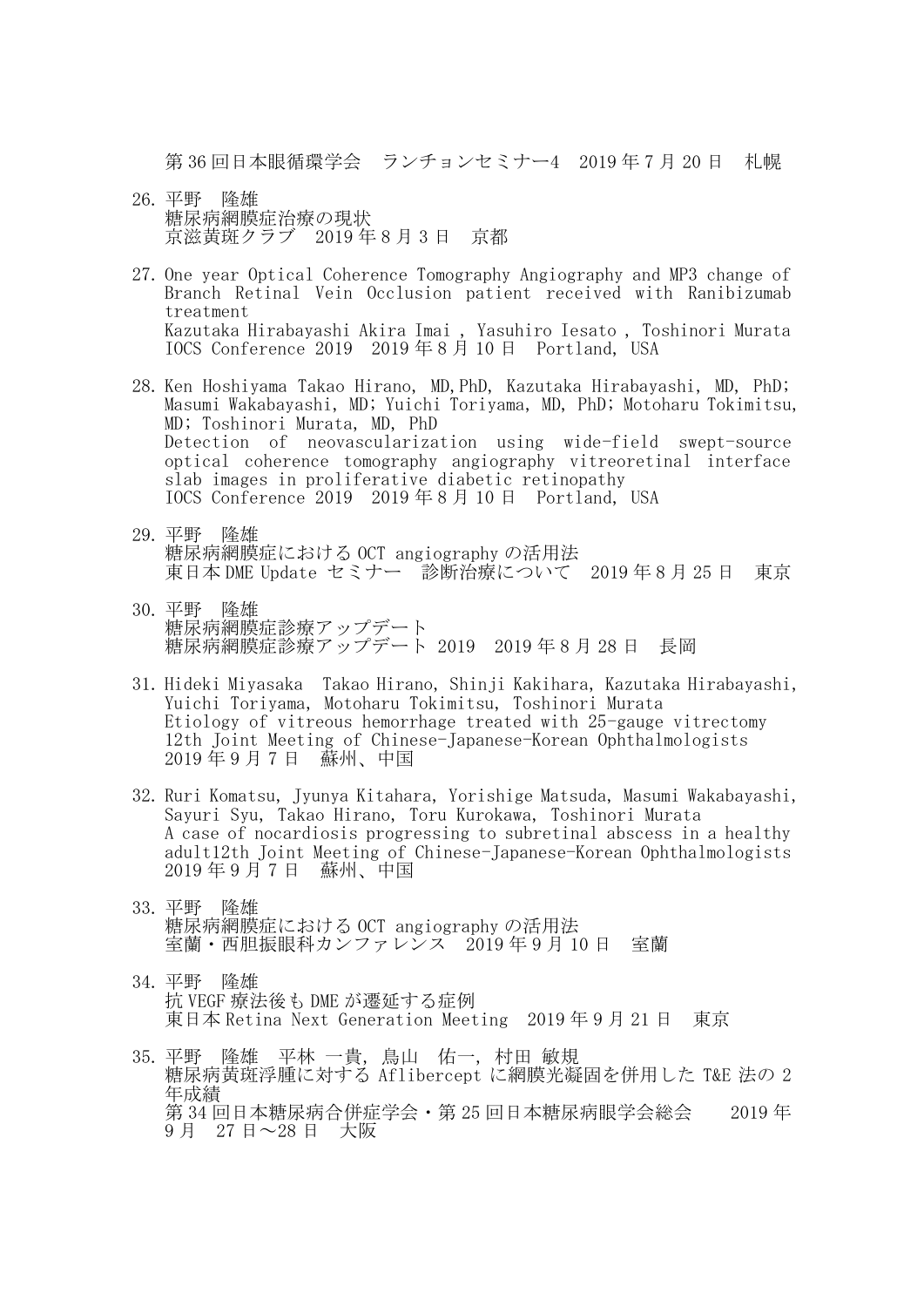- 36. 高橋 明彰、鳥山 佑一 当院における糖尿病患者に対する SGLT2 阻害薬投与の現状と黄斑浮腫との 関連の検討 第 34 回日本糖尿病合併症学会・第 25 回日本糖尿病眼学会総会 - 2019 年 9 月 27 日~28 日 大阪
- 37. 髙野 喜隆 平野 隆雄 糖尿病網膜症眼における広角 OCT angiography と蛍光眼底造影検査による 撮像範囲の比較 第 34 回日本糖尿病合併症学会・第 25 回日本糖尿病眼学会総会 2019 年 9 月 27 日~28 日 大阪
- 38. 黒川 徹、増尾 史織、浜野 英明、茂木 英明、村田 敏規 面複腫瘍例にみられた傍腫瘍性網膜症 第 57 回日本神経眼科学会総会 2019 年 10 月 4~6 日 札幌
- 39. 平野 隆雄 令和に網膜光凝固を再考する 第 3 回北海道網膜学術集会 2019 年 10 月 5 日 札幌
- 40. 平野 隆雄 Mirante で診る疾患の評価 使用経験1 ランチョンセミナー2 超広角眼底画像活用術 第 73 回日本臨床眼科学会 2019 年 10 月 24 日 京都
- 41. 平野 隆雄 進化した Navilas577s "Heads-up PRP でより安全に、より速く" モーニングセミナー 第 73 回日本臨床眼科学会 2019 年 10 月 24 日 京都
- 42. 松田 順繁、朱 さゆり、平野 隆雄、村田 敏規 過去 10 年間のびまん性大細胞型 B 細胞性リンパ腫の検討 第 73 回日本臨床眼科学会 2019 年 10 月 24 日~27 日 京都
- 43. 吉田 紀子、柳平 朋子、田中 正明、榑沼 大平、平野 隆雄、村田 敏規 滲出型加齢黄斑変性に対するアフリベルセプト硝子体内投与の長期成績 第 73 回日本臨床眼科学会 2019 年 10 月 24 日~27 日 京都
- 44. 平林 一貴、今井 章 、家里 康弘、村田 敏規 ラニビズマブ治療を施行した BRVO 黄斑浮腫患者の 1 年間の OCTA と網膜感 度変化の検討 第 73 回日本臨床眼科学会 2019 年 10 月 24 日~27 日 京都
- 45. 田中 正明、平林 一貴、鳥山 佑一、今井 章、家里 康弘、桜井 敬 之、神吉 昭子、新藤 優佳、田中 愛、山内 啓弘、村田 敏規、新藤 隆行 AM-RAMP2 系は TGfβ-CXCR4 系を抑制し、網膜線維化を抑制す 第 73 回日本臨床眼科学会 2019 年 10 月 24 日~27 日 京都
- 46. 柿原 伸次、今井 章、榑沼 大平、朱 さゆり、村田 敏規 Kahook Dual Blade®による繊維柱帯切開術の術後成績 第 73 回日本臨床眼科学会 2019 年 10 月 24 日~27 日 京都